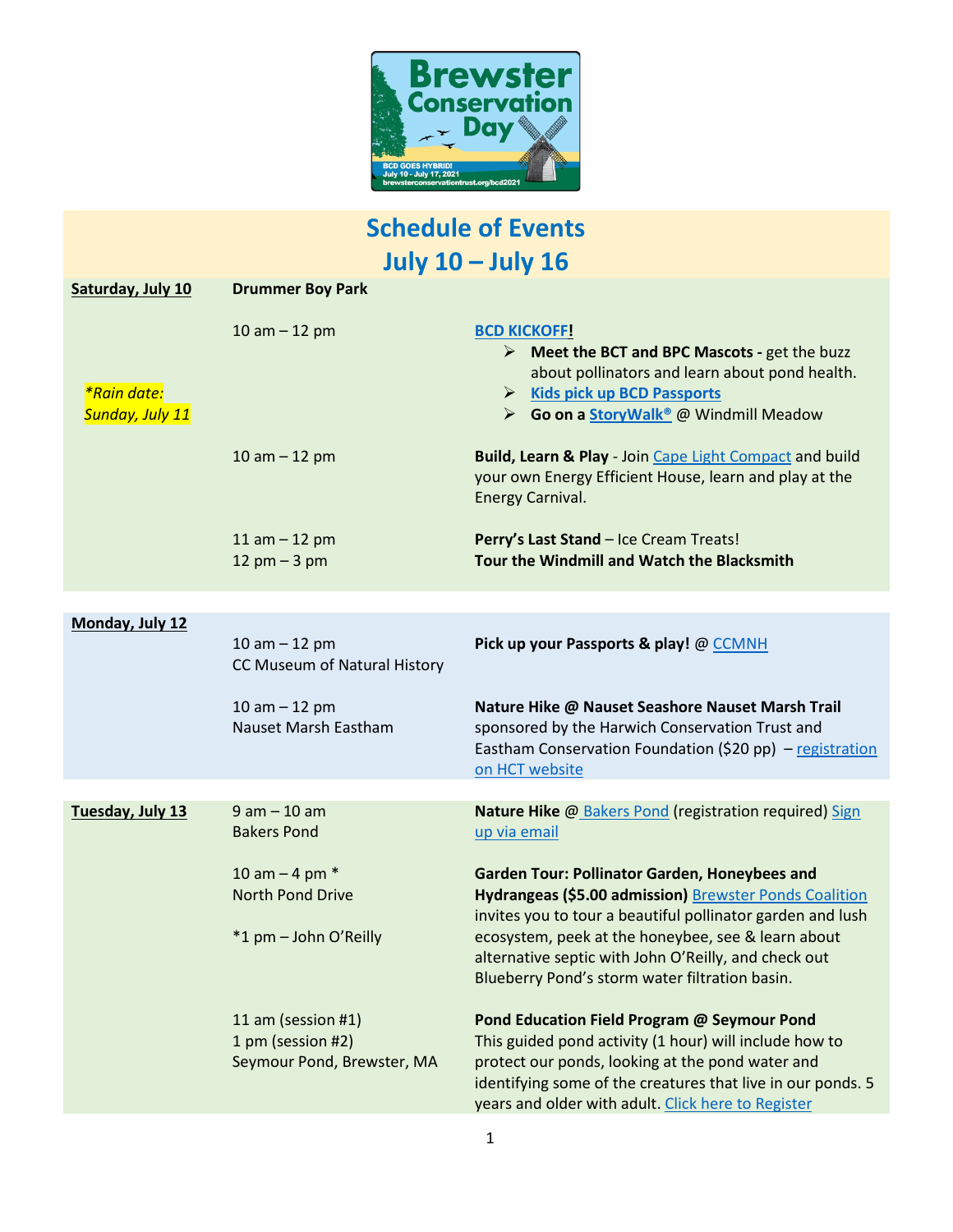#### BREWSTER CONSERVATION DAY – 2021 SCHEDULE OF EVENTS

| <b>Schedule of Events - page 2</b> |                                                                         |                                                                                                                                                                                                                                                                                           |  |
|------------------------------------|-------------------------------------------------------------------------|-------------------------------------------------------------------------------------------------------------------------------------------------------------------------------------------------------------------------------------------------------------------------------------------|--|
| Wednesday, July 14                 | $9$ am $-10$ am<br><b>Mants Landing</b>                                 | Oyster Farm Tour - Join Ryan Burch, Town of Brewster, on<br>a walk out to the Brewster Flats and learn about the<br>lifecycle and benefits behind these delicious bivalves.<br>Space is limited - no registration required. Must have<br>Brewster Town Beach Parking Sticker - first come |  |
|                                    | $10 am - 11 am$<br>Eddy Bay                                             | <b>Explore and Create - Join Mary Doucette for a walk</b><br>through the forest and a unique fairy house building<br>experience. Masks required (registration - via email)                                                                                                                |  |
|                                    | 10 am $-$ 4 pm $*$<br><b>North Pond Drive</b><br>* 1 pm - John O'Reilly | <b>Brewster Ponds Coalition Garden Tour: Pollinator</b><br>Garden, Honeybees and Hydrangeas (\$5.00 admission)<br>see details above                                                                                                                                                       |  |
|                                    | $3$ pm $-4$ pm<br>Eddy Bay                                              | Explore and Create - Join Mary Doucette for a walk<br>through the forest and a unique nature mandala making<br>experience. Masks required (registration - via email)                                                                                                                      |  |
|                                    | $3$ pm $-6$ pm<br>Drummer Boy Park                                      | Brewster Farmer's Market - Fresh seafood, produce,<br>eggs, grass-fed pork & beef, cheese, artisan tables, music,<br>and kid stuff! More info on website                                                                                                                                  |  |
|                                    |                                                                         |                                                                                                                                                                                                                                                                                           |  |
| Thursday, July 15                  | $9 am - 10 am$<br>Mother's Bog                                          | Nature Hike @ Mother's Bog<br>(registration required - via email)                                                                                                                                                                                                                         |  |
|                                    |                                                                         |                                                                                                                                                                                                                                                                                           |  |
| Friday, July 16                    | 10 am $-$ 12 pm<br>Wellfleet Bay Wildlife Sanctuary                     | Explore and Discover - Seashore Ramble with Mass.<br>Audubon. Use dip nets and magnifiers to search for<br>swimming, flying, and burrowing wildlife on the<br>sanctuary's beach at low tide. Registration on website                                                                      |  |

### **ANYTIME ACTIVITIES - STORYWALKS**

Windmill Meadow **[StoryWalk®](https://brewsterconservationtrust.org/category/events/story-walk/)** - The Turtle Sisters

No Bottom Pond **[StoryWalk®](https://brewsterconservationtrust.org/category/events/story-walk/)** - Kettle Pond story by Heidi Clemmer

## **VIRTUAL ACTIVITIES**

BPC Website **[Food Web Study -](https://www.youtube.com/watch?v=rLCQydZZkCk&t=205s) Nancy Leland**, UNH faculty and founder of Lim-Tex **– Virtual talk (**starts at 3 minute mark) **[Cyanobacteria aerosol toxins -](https://player.vimeo.com/video/492677548) Marty Burke**, BPC Citizen Scientist Marty Burke **– Virtual talk**